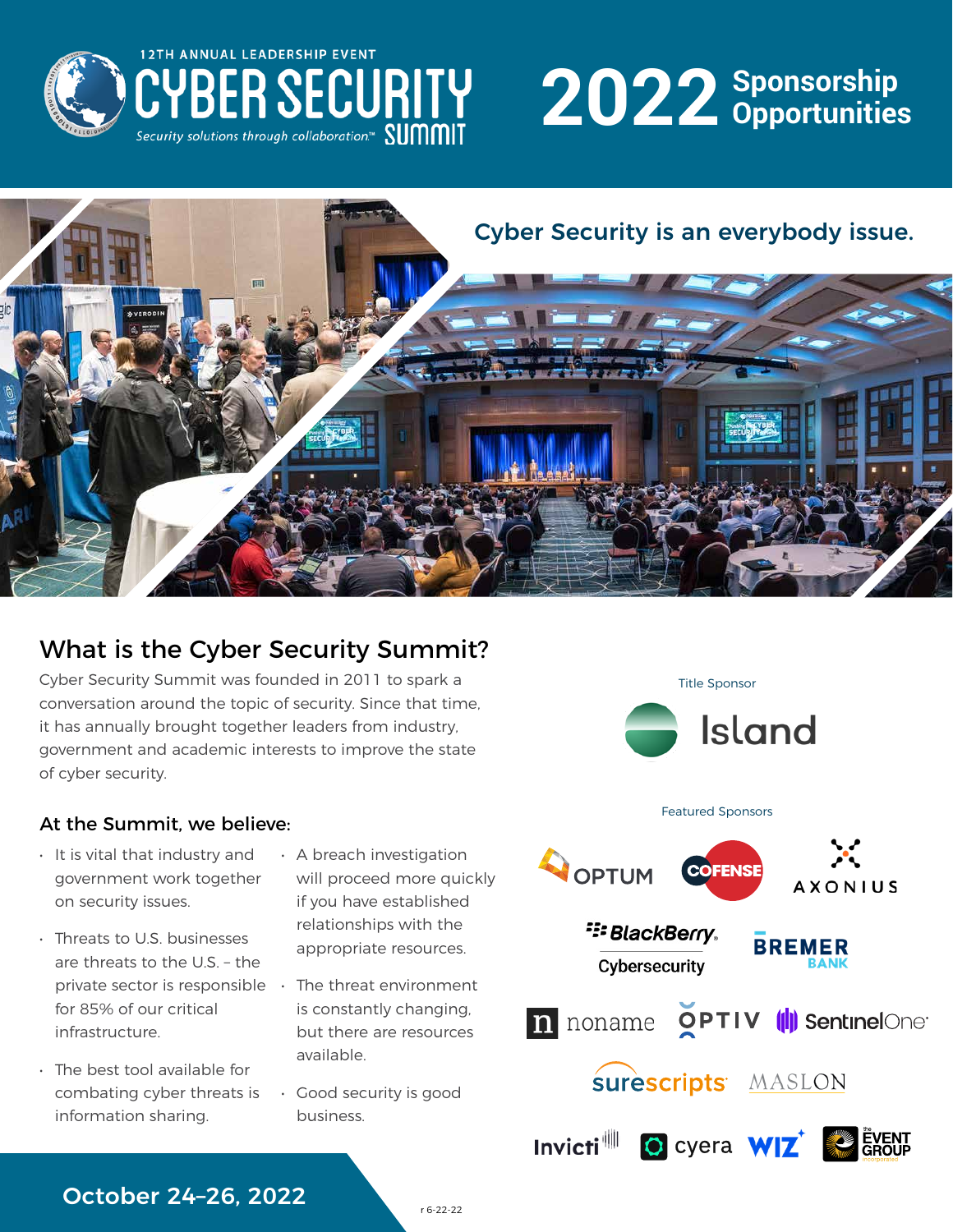#### **2022 Sponsorship Opportunities**

| Sponsorship<br><b>Perks</b>                              | <b>SOLD</b><br><b>Title</b>                                   | <b>Presenting</b>                             | <b>Platinum</b>      | <b>Diamond</b>                             | <b>Ruby</b>                         | <b>Gold</b>                              | <b>Silver</b>             | <b>Webinar</b><br><b>Host</b> |
|----------------------------------------------------------|---------------------------------------------------------------|-----------------------------------------------|----------------------|--------------------------------------------|-------------------------------------|------------------------------------------|---------------------------|-------------------------------|
|                                                          | \$50,000                                                      | \$27,500                                      | \$15,000             | \$12,500                                   | \$10,000                            | \$7,500                                  | \$5,000                   | \$3,000                       |
| <b>Speaking Opportunities</b>                            | Keynote Welcome<br>+ Company Info                             | Speaker/<br>Panelist                          | Panelist             | Speaker Intro<br>Welcome +<br>Company Info | 50-minute<br><b>Tech Session</b>    |                                          |                           |                               |
| Specialty Item                                           | Think Tank<br>Position                                        |                                               |                      | Exclusive<br>Event Host<br>(see below)     | 4 Tech Session<br>Passes            | Custom<br><b>Benefits</b><br>(see below) | Opening Expo<br>Reception |                               |
| Post-event Attendee List                                 | $\blacktriangledown$                                          | Ø                                             |                      | for sponsored<br>event                     | for sponsored<br>event              |                                          |                           | for sponsored<br>event        |
| Visionary Leadership<br>Awards Table of 8                | 2 Tables                                                      | 1 Table                                       | 4 tickets            | 2 tickets                                  |                                     |                                          |                           |                               |
| <b>VIP All-Access Passes</b>                             | 4                                                             | $\overline{2}$                                | $\mathbf{1}$         | 6                                          |                                     |                                          |                           |                               |
| <b>Full Summit Passes</b>                                | 15                                                            | 12                                            | 8                    | 6                                          | 4                                   | $\overline{2}$                           | $\overline{3}$            |                               |
| <b>VIP Reception Passes</b>                              | 15                                                            | 12                                            | 8                    | 6                                          | $\overline{4}$                      | $\overline{2}$                           | 1                         |                               |
| <b>Exhibitor Venue Space</b>                             | Double                                                        | Standard                                      | Standard             | Standard                                   | Standard                            | Standard                                 | Standard                  |                               |
| <b>Exhibit Staff Passes</b>                              |                                                               |                                               | $\overline{2}$       | $\overline{2}$                             | 2                                   | $\overline{2}$                           | $\overline{2}$            |                               |
| Lead Retrieval                                           | $\bullet$                                                     | $\bullet$                                     | $\bullet$            | $\bullet$                                  | for sponsored<br>event              | $\bullet$                                | $\bullet$                 |                               |
| <b>Webinar Host</b>                                      | $\bullet$                                                     | $\bullet$                                     |                      |                                            |                                     |                                          |                           |                               |
| 5-minute Security<br><b>Solutions Podcast</b>            | $\boldsymbol{\mathcal{Q}}$                                    | $\left( \bigtriangledown \right)$             | $\blacktriangledown$ | Available<br>as Add-on *                   | Available<br>as Add-on <sup>*</sup> | Available<br>as Add-on <sup>*</sup>      | $\bullet$                 |                               |
| <b>WiCyS Golf Tournament</b><br>(one player in foresome) | $\bullet$                                                     | $\bullet$                                     |                      |                                            |                                     |                                          |                           |                               |
| Advertising in<br>Summit Guide                           | 2-Page Spread<br>+ Article + Logo<br>on Cover                 | 2-Page Spread<br>+ Article + Logo<br>on Cover | 1 Page               | $1/2$ Page                                 | $1/2$ Page                          |                                          |                           |                               |
| Newsletter / Blog                                        | $\blacktriangledown$                                          | $\blacktriangledown$                          |                      |                                            |                                     |                                          |                           |                               |
| Press Release                                            | $\boldsymbol{\nabla}$                                         | $\blacktriangledown$                          | $\blacktriangledown$ |                                            |                                     |                                          |                           |                               |
| Social Media Posting +<br>Pre-/Post-event E-blasts       | $\blacktriangledown$                                          | $\blacktriangledown$                          | $\blacktriangledown$ |                                            |                                     |                                          |                           |                               |
| Display Ad on Blog                                       | 4 Month<br>Duration                                           | 2 Month<br>Duration                           | 1 Month<br>Duration  |                                            |                                     |                                          |                           |                               |
| <b>Job Postings</b>                                      | 10                                                            | 8                                             | 6                    | 5                                          | 4                                   | $\overline{2}$                           |                           |                               |
| Logo + Description in<br>Summit Guide / Website          | $\bullet$                                                     | $\bullet$                                     | $\bullet$            | $\bullet$                                  | $\bullet$                           | $\bullet$                                | $\bullet$                 |                               |
| Logo on Signage<br>& Promotional Materials               | All                                                           | All                                           | Select               | Select                                     | Select                              | Select                                   | Select                    |                               |
| <b>(7)</b> Custom Sponsorships                           | Your choice of <b>one</b> of the following Sponsorships:<br>Œ |                                               |                      |                                            |                                     |                                          |                           |                               |

**• Printing Sponsor**

**• Virtual Platform Host**

**• Think Tank Special Event**

See Sponsorship Commitment Form for full details and disclosure.

#### **Interested in Getting Involved?**

Above are ways you can help support this important conversation about how to best protect our security, defense and infrastructure. To learn more about how you can get involved, contact: Jennifer Churchill at 763.548.1306 or jennifer.churchill@cybersecuritysummit.org

#### Your choice of <u>one</u> of the following Sponsorships:

#### Diamond Sponsor

- **Venue Sponsor 1/2-day Seminar Host** 1/2-day Seminar Host
	- CISO Forum Host
	- Women in Cyber Luncheon Host **SOLD**
	- Legislative Security Briefing Forum Host
	- In-House Counsel Forum Host
	- Security Solutions Podcast Host
	- VIP Forum Host
	- Visionary Leadership Awards Host
	- Job Board Host

#### Ruby Sponsor

- see Seminar Opportunities
- next page for benefits  $\rightarrow$

#### Gold Sponsor

- Spring VIP Reception Supporter
- Customized promotional item
- see next page  $\rightarrow$
- Coffee Break Silver Sponsor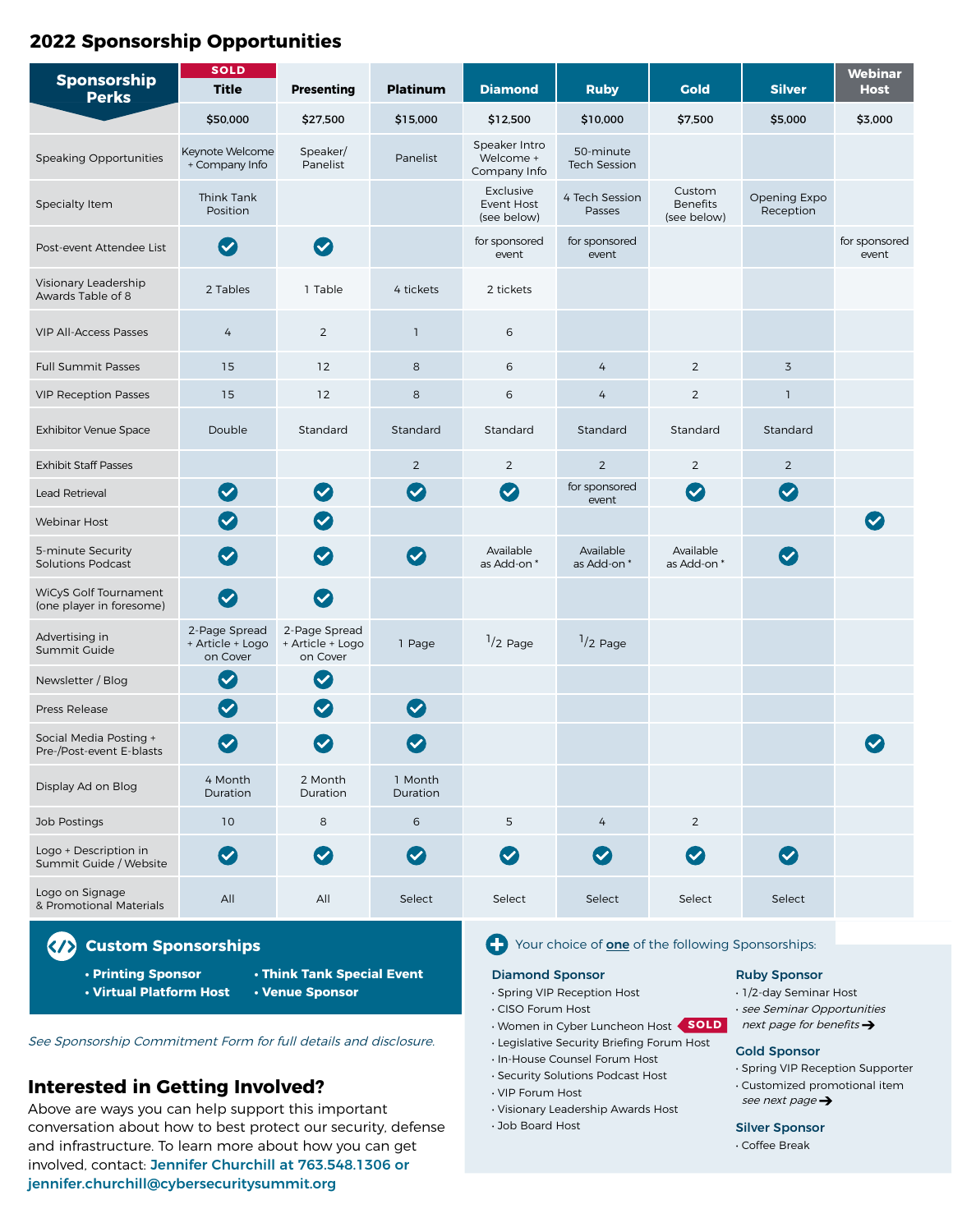#### year-round through inclusion in the pre-event Summit mailer. Available as customized Gold sponsorship

#### Stay in front of attendees all **Seminar Opportunities** = **SOLD**

Full Day Host: V Healthcare & Med Device IT/OT/IoT Public Sector Half Day Host: In-house Legal Counsel Small Business Women in Cyber

|    |                                                                  |                                                                     | <b>Full Day</b>                   |                  | <b>Half Day</b>      |                  |  |
|----|------------------------------------------------------------------|---------------------------------------------------------------------|-----------------------------------|------------------|----------------------|------------------|--|
|    | Notebook                                                         | Sponsorship                                                         | <b>Host 1x</b>                    | <b>Supporter</b> | <b>Host 1x</b>       | <b>Supporter</b> |  |
|    |                                                                  | <b>Perks</b>                                                        | \$20,000                          | \$8,500          | \$9,500              | \$3,500          |  |
|    |                                                                  | <b>Full Summit Presenter</b>                                        | $\bullet$                         |                  |                      |                  |  |
|    | Face Mask                                                        | Speaking Opportunity                                                | $\bullet$                         | $\bullet$        | $\bullet$            |                  |  |
|    |                                                                  | Attendee List for Specific<br>Sponsored Event                       | $\bullet$                         |                  | $\blacktriangledown$ |                  |  |
|    | <b>Hand Sanitizer</b>                                            | Designated Company<br>Representative on Event<br>Planning Committee | $\boldsymbol{\nabla}$             | $\checkmark$     | $\blacktriangledown$ |                  |  |
|    | On The Go Charging Kit                                           | Exhibit Space Placement /<br>Virtual Custom Designs                 | Tier $2/8$                        | Tier $3/4$       | Tier $3/4$           |                  |  |
|    |                                                                  | <b>Lead Retrieval</b>                                               | $\bullet$                         | $\bullet$        |                      |                  |  |
|    | Stainless Bottle or<br>Steel Tumbler                             | Display Table in seminar room                                       | $\bullet$                         |                  | $\bullet$            |                  |  |
|    |                                                                  | 3-Minute Company Overview<br>and Welcome                            | $\bullet$                         |                  | $\bullet$            |                  |  |
|    |                                                                  | 5-minute Security Solutions<br>Podcast                              | $\bullet$                         |                  |                      |                  |  |
|    | 5-Prong Highlighter                                              | Complimentary Passes for<br>Sponsored Specific Event                | 10                                | $\overline{4}$   | 10                   | $\overline{2}$   |  |
|    |                                                                  | <b>Summit Passes</b>                                                | 6                                 | $\overline{2}$   | $\overline{2}$       |                  |  |
|    | <b>Stainless Steel Straw Set</b>                                 | <b>VIP Reception Passes</b>                                         | $\overline{2}$                    |                  | $\overline{2}$       | $\mathbf{1}$     |  |
|    |                                                                  | Newsletter Article                                                  | $\bullet$                         |                  |                      |                  |  |
|    | Keychain Light                                                   | Advertising in Summit Guide                                         | 1 Page                            |                  |                      |                  |  |
|    |                                                                  | Logo + 50-word Description in<br>Summit Guide and Website           | $\left( \bigtriangledown \right)$ | $\checkmark$     | $\blacktriangledown$ |                  |  |
|    | Multipurpose Cleaning Cloth<br>(choice of 1-color or full-color) | Logo Included on Signage<br>& Promotional Materials                 | $\bullet$                         | $\checkmark$     | $\blacktriangledown$ |                  |  |
|    | Micro Sticky Book                                                | <b>Marketing Add-Ons</b>                                            |                                   |                  |                      |                  |  |
| ſD |                                                                  |                                                                     |                                   |                  |                      |                  |  |
|    | Tote Bag SOLD                                                    |                                                                     |                                   |                  |                      |                  |  |

Pocket Guide

Floor Decals (on-site only)

Lanyard (on-site only)

| <b>Summit Guidebook Advertising</b>                                        |  |
|----------------------------------------------------------------------------|--|
|                                                                            |  |
|                                                                            |  |
|                                                                            |  |
|                                                                            |  |
| <b>Online Marketing</b>                                                    |  |
|                                                                            |  |
|                                                                            |  |
| (Sponsor is responsible for providing html content for email distribution) |  |